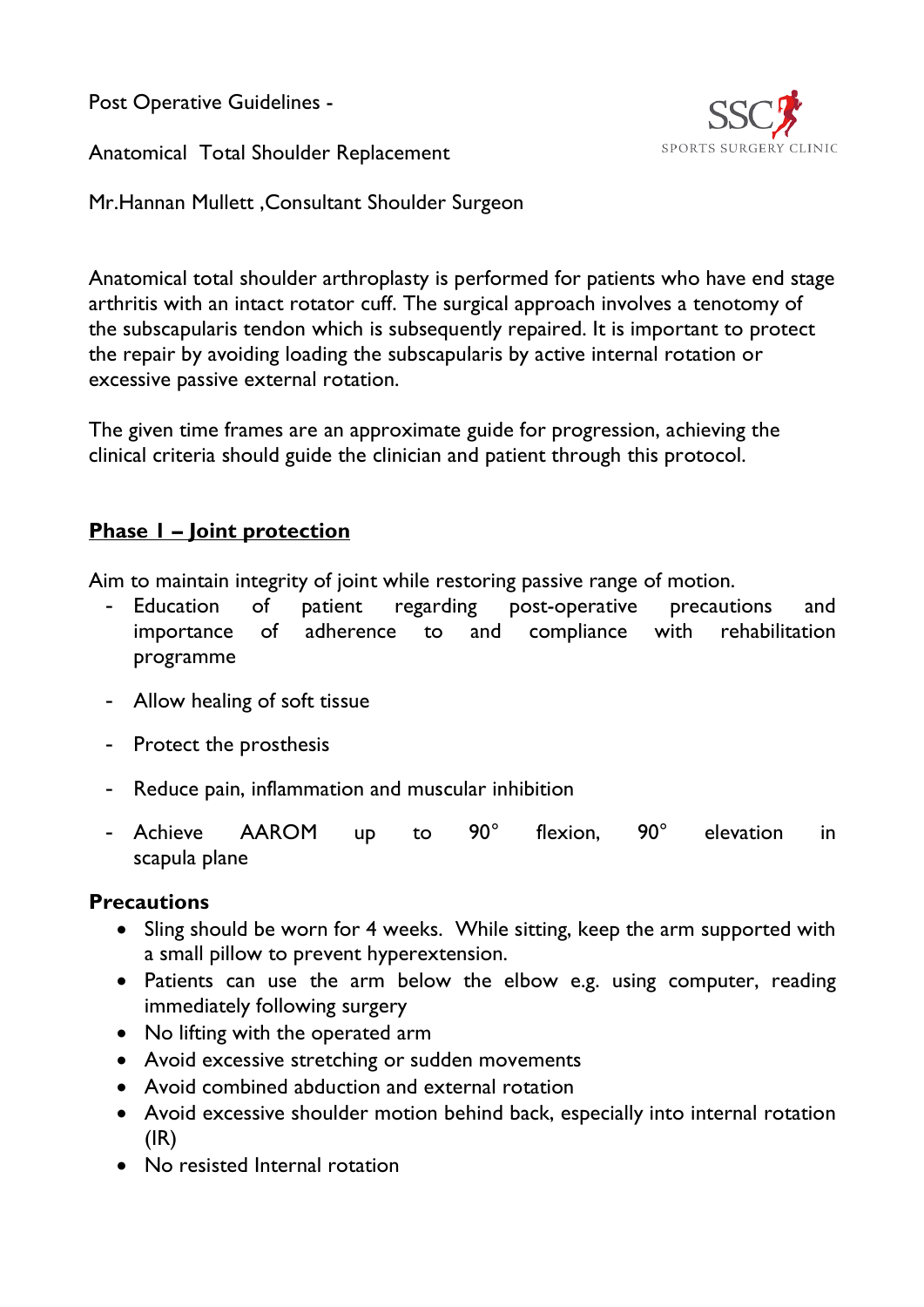• No weight bearing through operated arm e.g. getting out of a chair or when using walking aids.

#### Week 1-3

- Educate patient in relation to timescales, precautions and sling management
- Frequent cryotherapy for pain and inflammation
- Introduce AROM elbow, wrist, hand exercises from day 1. Encourage light functional use of hand in sling.
- Introduce Shoulder Active Assisted Range of Movement; flexion in supine to tolerance.
- Introduce submaximal pain-free isometrics in scapular plane (<30% MVC) except IR
- Periscapular submaximal pain-free isometrics in scapular plane

#### Week 4

- Progress passive ROM as motion allows
- Begin shoulder active assisted abduction, ER and IR in scapular plane
- Ensure good scapular / glenohumeral dissociation. Correct abnormal movement patterns

Proceed to phase 2 if pain controlled, no signs of instability, no abnormal movement patterns, subscapularis integrity intact.

### **Phase 2 (approximately 4-8 weeks)**

### **Goals**

- Aim to restore passive ROM
- gradually restore active motion
- Control pain and inflammation
- Re-establish dynamic shoulder stability with good movement patterns

### **Intervention**

• Wean out of sling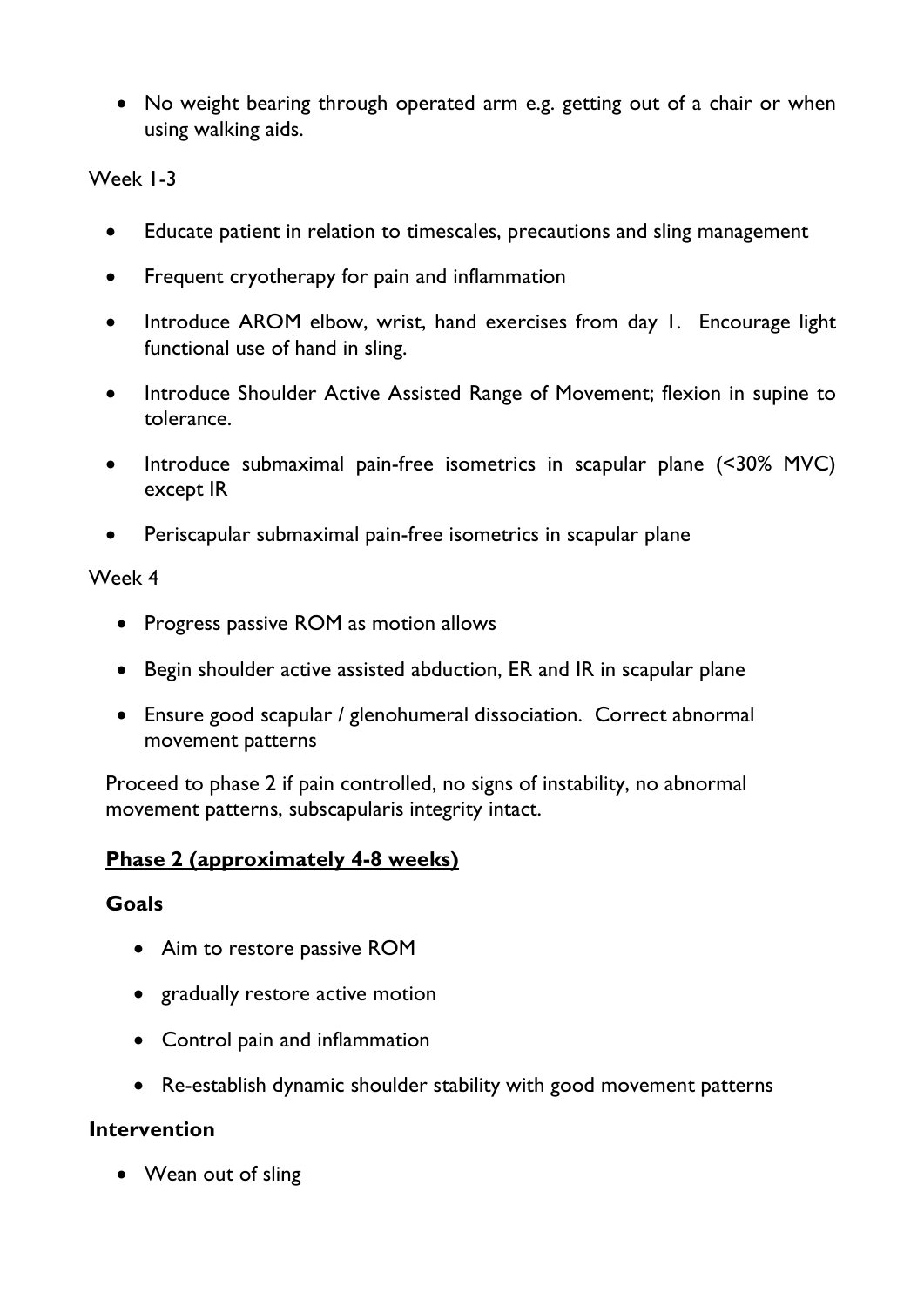- Continue to observe precautions
	- o While lying supine, a small pillow placed under the elbow will prevent shoulder hyperextension
	- $\circ$  Avoid lifting anything heavier than a cup
	- o Avoid supporting body weight
	- o Avoid sudden movements
	- o In the presence of poor shoulder mechanics avoid repetitive AROM exercises / activity against gravity in standing
- Continue with passive ROM, AAROM
- Begin active flexion, IR, ER, abduction pain free ROM
- AAROM pulleys (flexion and abduction)
- Continue gentle isometrics (<30%) to include IR if pain free
- If pain is controlled and good quality of movement may begin HBB (do not force)
- Progression of scapular strengthening exercises
- Encourage functional use of arm at waist height for light tasks

Progress to phase III if pain free, well controlled functional AROM, good cuff (including subscapularis) and scapular function and good shoulder mechanics through available range.

## **Phase III**

### **Goals**

- Gradual return to functional activities
- Gradual restoration of strength, power and endurance
- Ensure good shoulder mechanics and movement patterns

## **Precautions**

- Avoid heavy lifting
- Avoid weightbearing through the operated arm
- Avoid forced external rotation and combined abduction and external rotation and hand behind back
- Avoid forced internal rotation against resistance